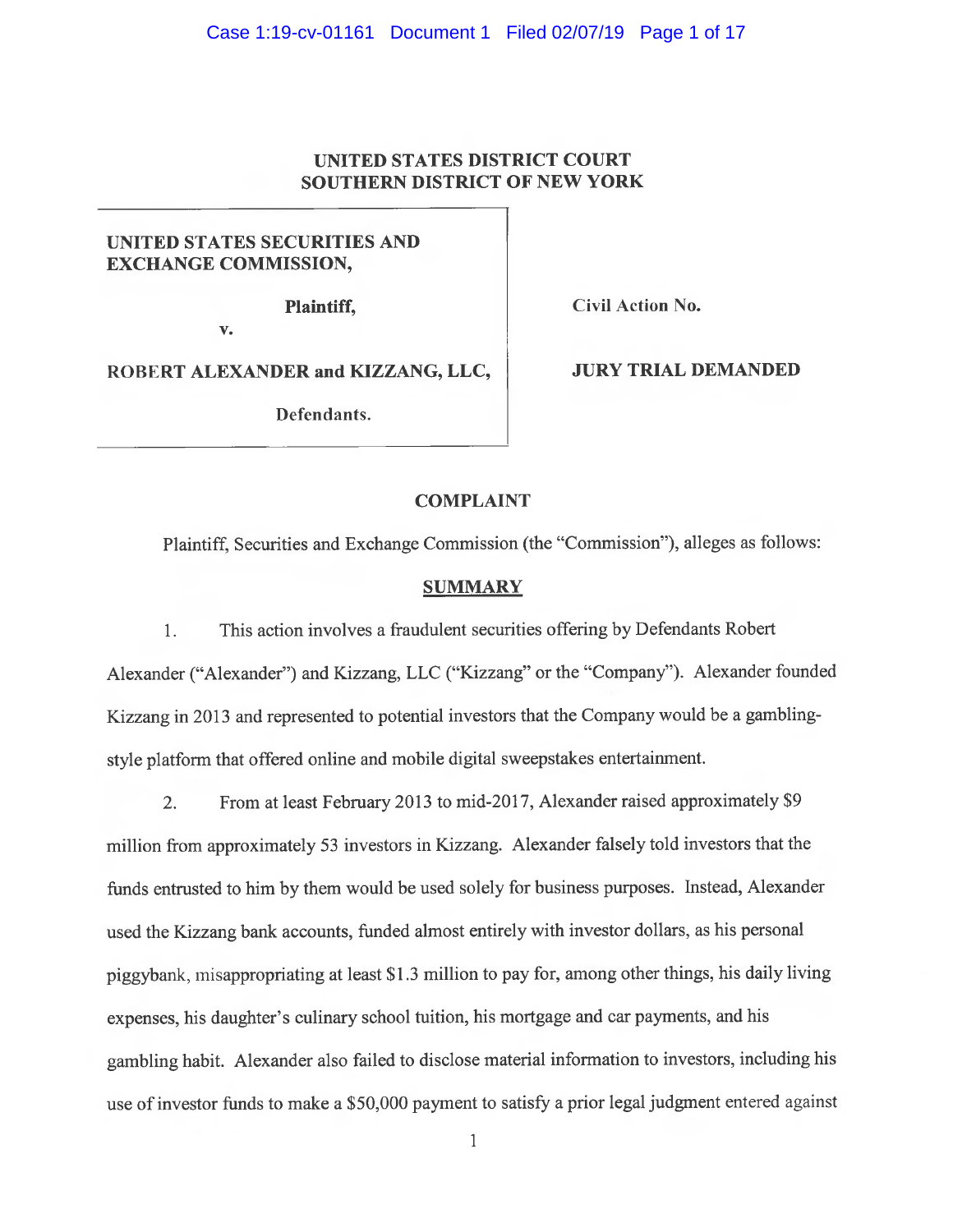### Case 1:19-cv-01161 Document 1 Filed 02/07/19 Page 2 of 17

him, arising out of a lawsuit alleging that he had stolen approximately \$1.2 million from a business associate.

3. By virtue of the conduct alleged herein, each of the Defendants violated, and <sup>u</sup>nless permanently enjoined will continue to violate, Section 17(a) of the Securities Act of 1933 ("Securities Act") [15 U.S.C. § 77 $q(a)$ ], and Section 10(b) of the Securities Exchange Act of <sup>1</sup>934 ("Exchange Act") [15 U.S.C. § 78j(b)] and Rule lOb-5 thereunder [17 C.F.R. § 240.1Ob-5].

4. The Court should permanently enjoin each of the Defendants from violating the <sup>s</sup>ecurities laws; order the Defendants to disgorge their ill-gotten gains, together with prejudgment interest thereon, and to pay civil money penalties pursuant to Section 20(d) of the Securities Act [15 U.S.C.  $\S 77t(d)$ ] and Section 21(d)(3) of the Exchange Act [15 U.S.C.  $\S 78u(d)(3)$ ]; and <sup>o</sup>rder any other relief the Court may deem just and appropriate.

### JURISDICTION AND VENUE

5. The Court possesses jurisdiction over this action pursuant to Sections 20(b), 20(d) <sup>a</sup>nd 22(a) of the Securities Act [15 U.S.C. §§ 77t(b), 77t(d) and 77v(a)], and Sections 21(d) and 27 of the Exchange Act [15 U.S.C. §§ 78u(d) and 78aa].

6. Venue lies in this district pursuant to Section 22(a) of the Securities Act [15 <sup>U</sup>.S.C. § 77v(a)], and Section 27 of the Exchange Act [15 U.S.C. § 78aa]. Certain of the acts, <sup>p</sup>ractices, transactions and courses of business alleged in this Complaint, including <sup>c</sup>ommunications with investors and prospective investors, occurred within the Southern District <sup>o</sup>f New York.

7. Defendants, directly or indirectly, singly or in concert, made use of the means or instrumentalities of transportation or communication in, or the instrumentalities of, interstate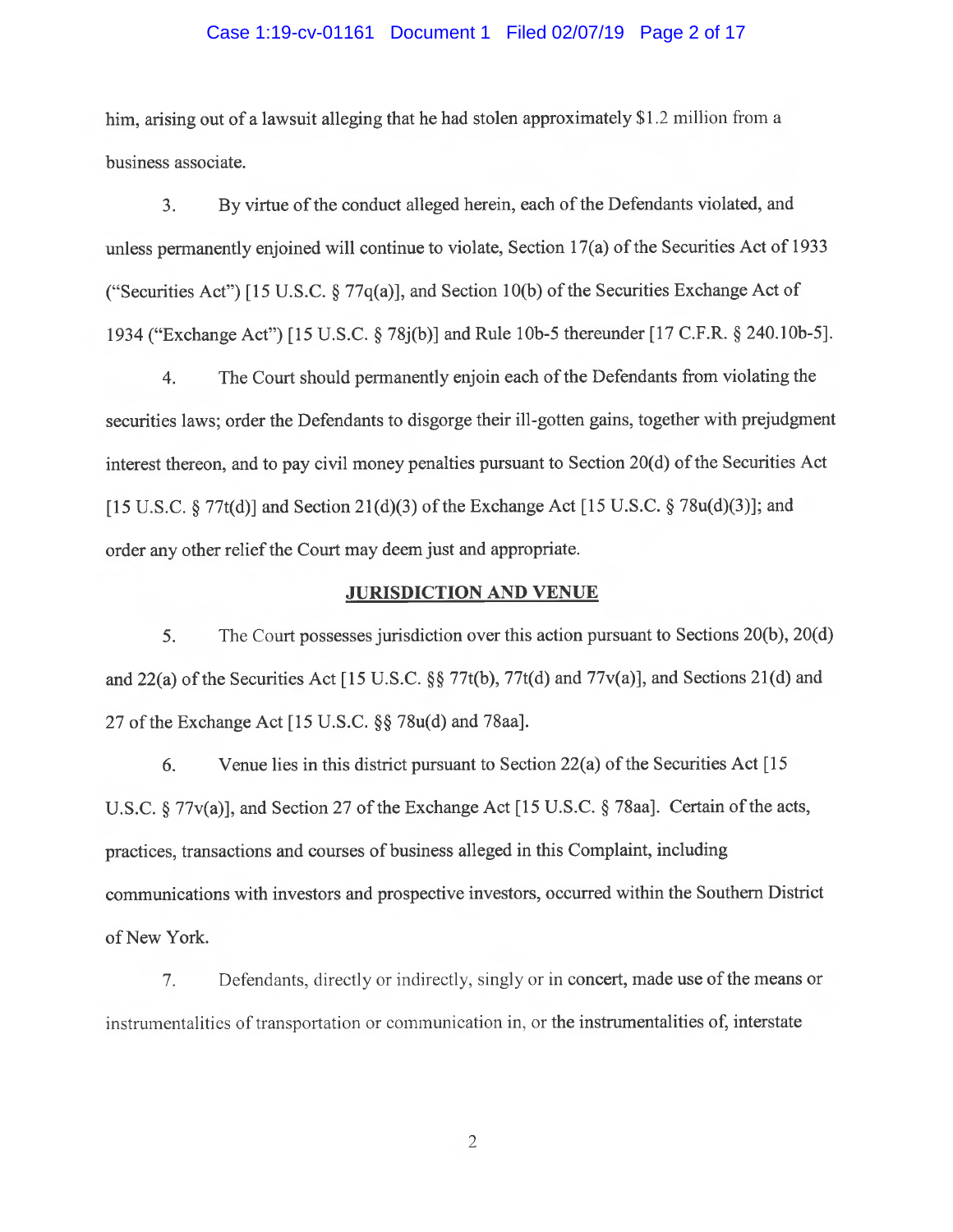### Case 1:19-cv-01161 Document 1 Filed 02/07/19 Page 3 of 17

commerce, or of the mails, in connection with the transactions, acts, practices, and courses of business alleged herein.

8. The Defendants' conduct involved fraud, deceit, or deliberate or reckless <sup>d</sup>isregard of regulatory requirements, and resulted in substantial loss, or significant risk of <sup>s</sup>ubstantial loss, to other persons.

#### DEFENDANTS

9. Robert Alexander, age 49, is a resident of Bayside, New York. At the time of the <sup>a</sup>lleged conduct, Alexander resided in Las Vegas, Nevada. Alexander was the founder and sole <sup>p</sup>rincipal of Kizzang, and had signatory authority over Kizzang's bank accounts.

<sup>1</sup>0. Kizzang, LLC was a Nevada limited liability company, organized in January 2013, <sup>w</sup>ith a principal place of business in Las Vegas, Nevada that, upon information and belief, ceased doing business sometime in 2017. Alexander was Kizzang's founder and sole principal and had <sup>e</sup>xclusive authority and decision-making with respect to Kizzang's business.

### **FACTS**

## A. Background

11. Alexander is a self-described entrepreneur with a history in the video game industry, including the sale and distribution of video games.

12. Alexander founded Kizzang in January 2013 and represented to investors and the <sup>p</sup>ublic that Kizzang was a "new media sweepstakes company" that offered digital sweepstakes <sup>e</sup>ntertainment, available on mobile devices, via social media, and on the Web. Users could <sup>p</sup>urportedly play free games, including scratch games, parlay cards, and slot tournaments, for the <sup>c</sup>hance to win cash and other prizes. The platform purported to monetize consumer traffic via <sup>a</sup>dvertisements and sponsorships.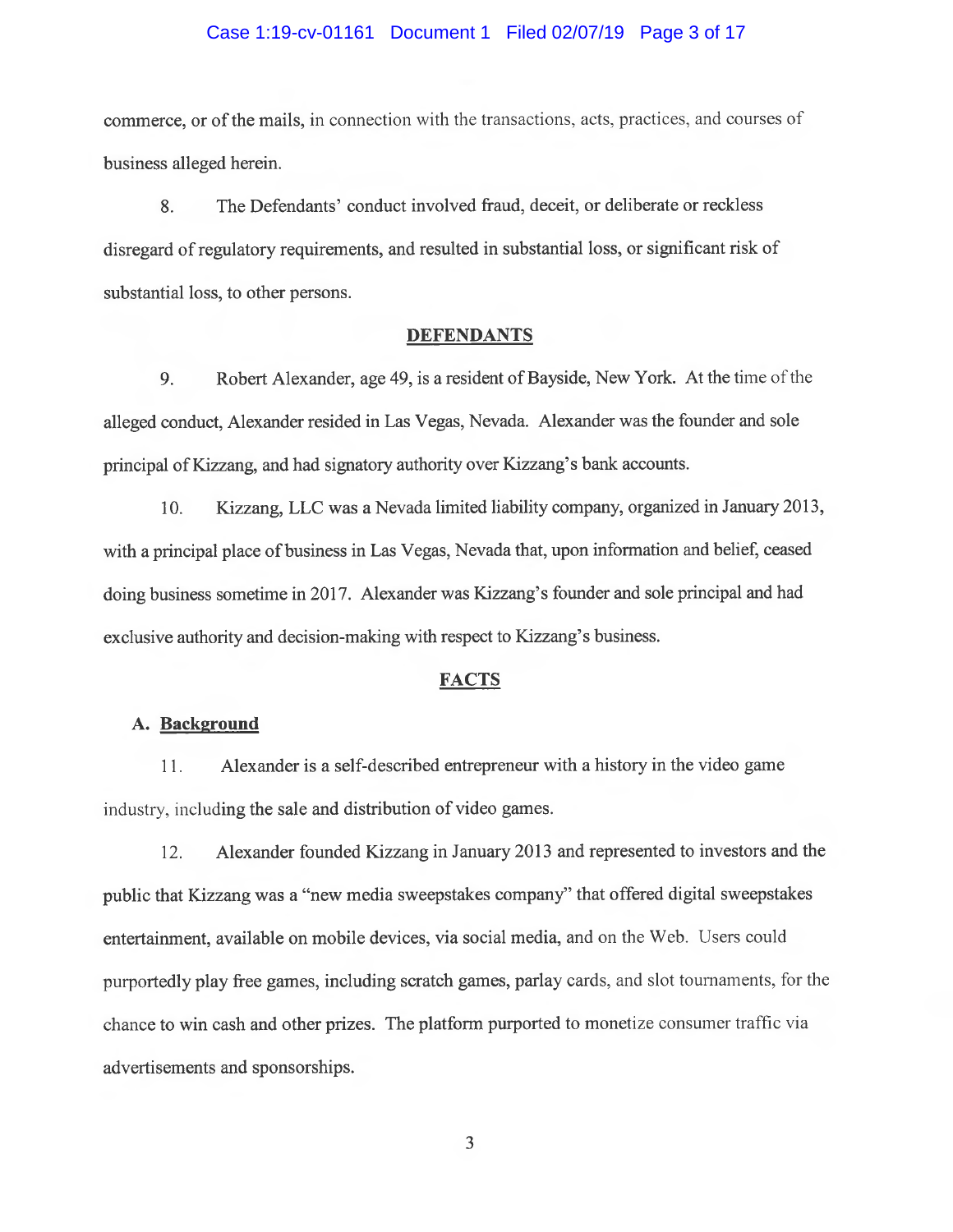### Case 1:19-cv-01161 Document 1 Filed 02/07/19 Page 4 of 17

13. In reality, Alexander used Kizzang as <sup>a</sup>vehicle to fund his daily living expenses <sup>a</sup>nd lifestyle. Beginning shortly after the incorporation of Kizzang and receipt of the first investment in the Company, Alexander began to misappropriate investor funds. Kizzang never had any meaningful source of revenue and was insolvent by December 5, 2017.

### <sup>B</sup>. Alexander's and Kizzang's Misrepresentations to Investors

<sup>1</sup>4. Shortly after Kizzang's incorporation on January 10, 2013, Alexander began to <sup>s</sup>olicit investors in Kizzang, including from among his friends and business associates. In doing <sup>s</sup>o, Alexander from the outset relied on misrepresentations and omissions, particularly about his intended use of investor funds. Between February 2013 and approximately mid-2017, Kizzang <sup>c</sup>onducted at least three capital raises, obtaining approximately \$9 million.

15. Alexander and Kizzang made misrepresentations to prospective and current investors, and omitted material information, regarding the intended and prior use of investor <sup>f</sup>unds, Alexander's background and personal investment in Kizzang, Kizzang's investment <sup>p</sup>rospects, and the amount of funds raised.

<sup>1</sup>6. On Apri14, 2015, Alexander e-mailed a Kizzang financing summary term sheet, <sup>K</sup>izzang investor presentation and subscription agreement to Investor A. The term sheet delineated that the \$5.4 million in proceeds from Kizzang's ongoing offering would be used <sup>s</sup>pecifically for the following Kizzang business expenses:

- •"General and Administrative Expenses" — \$1,298,000
- •"Market Launch and Advertising"  $-$  \$2,075,000
- •"Technology and Development" — \$1,400,000
- •"Operating Reserves" — \$627,000

 $\overline{4}$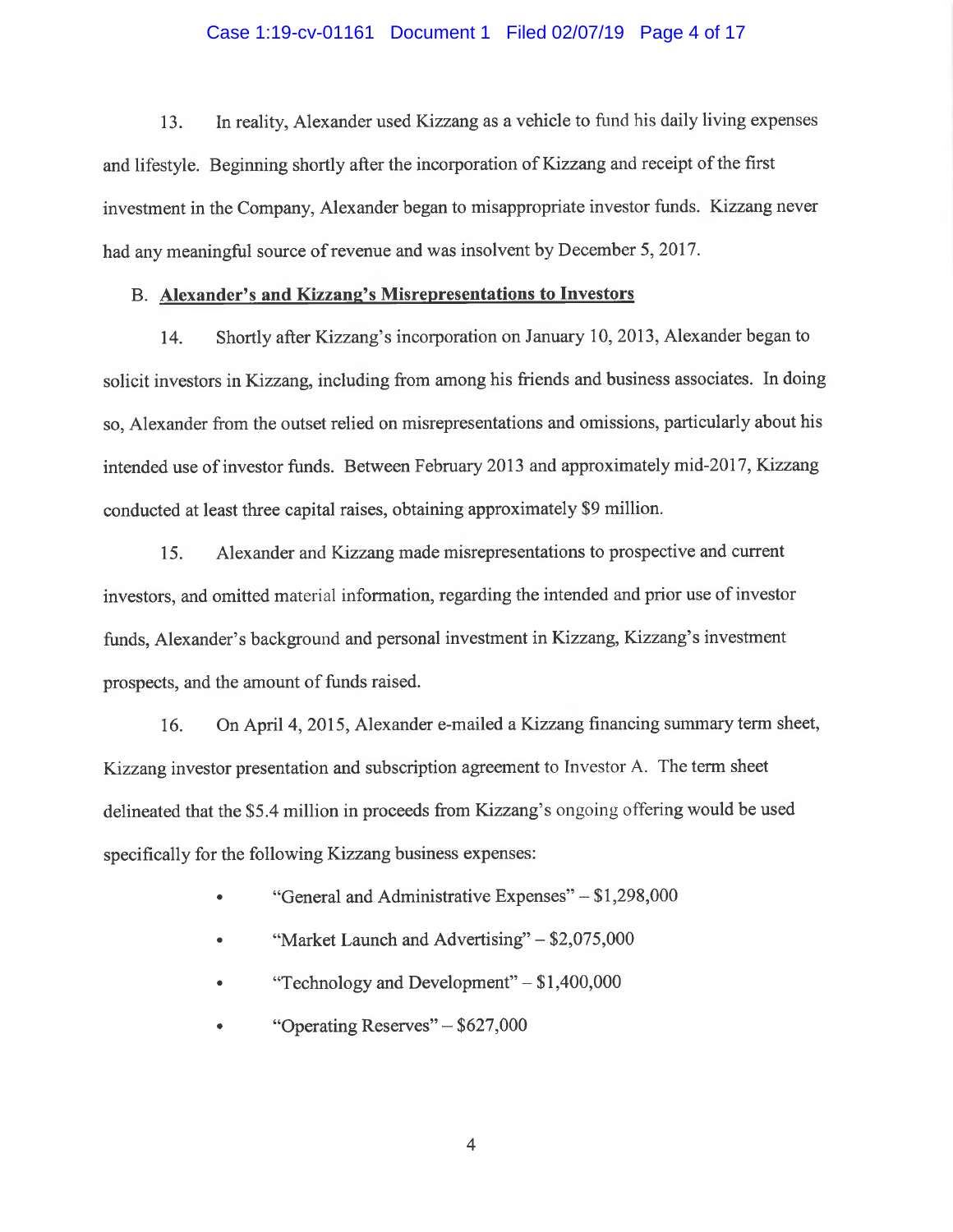### Case 1:19-cv-01161 Document 1 Filed 02/07/19 Page 5 of 17

17. A Kizzang investor presentation attached to Alexander's Apri14, 2015 email to <sup>I</sup>nvestor A also represented that Kizzang had raised \$7.5 million as of March 2015.

18. In approximately August 2015, a Kizzang operating agreement was provided by <sup>K</sup>izzang to Investors B and C. The agreement, signed by Alexander, represented that any <sup>r</sup>eimbursement from Kizzang to which Alexander would be entitled as manager, was limited to "reasonable and documented out of pocket costs and expenses incurred by it for or on behalf of <sup>t</sup>he Company" (emphasis added). On August 18, 2015, Kizzang also communicated to Investors B and C that their original investment would be returned in January 2016 and that, in total, Investors B and C would receive a minimum of "10 times" return on their investment.

<sup>1</sup>9. On February 10, 2016, a Kizzang investor and associate of Alexander provided <sup>a</sup> <sup>C</sup>ompany investor deck to Investor D. In the deck, Kizzang represented that the Company had <sup>r</sup>aised more than \$10 million in its last two financing rounds. The next day, Alexander e-mailed <sup>I</sup>nvestor D, attaching a Kizzang financing summary term sheet. The term sheet represented that <sup>t</sup>he \$6.5 million in proceeds to be raised in the ongoing offering would be used for Kizzang business expenses, specifically: \$4.5 million for "General Corporate Purposes, Product <sup>D</sup>evelopment, and Working Capital," \$500,000 for "Facebook Marketing," and \$1.5 million for "Licensing Fees."

20. Shortly after these emails, on February 18, 2016, Alexander met with Investor <sup>D</sup> in Miami, Florida. At this meeting, Alexander guaranteed to Investor D that Kizzang would break even within three years. In order to further induce Investor D's investment in Kizzang, <sup>A</sup>lexander represented to Investor D that he had personally invested millions of dollars in <sup>K</sup>izzang, and that he had made a charitable donation of \$50 million to a prominent Los Angeles hospital.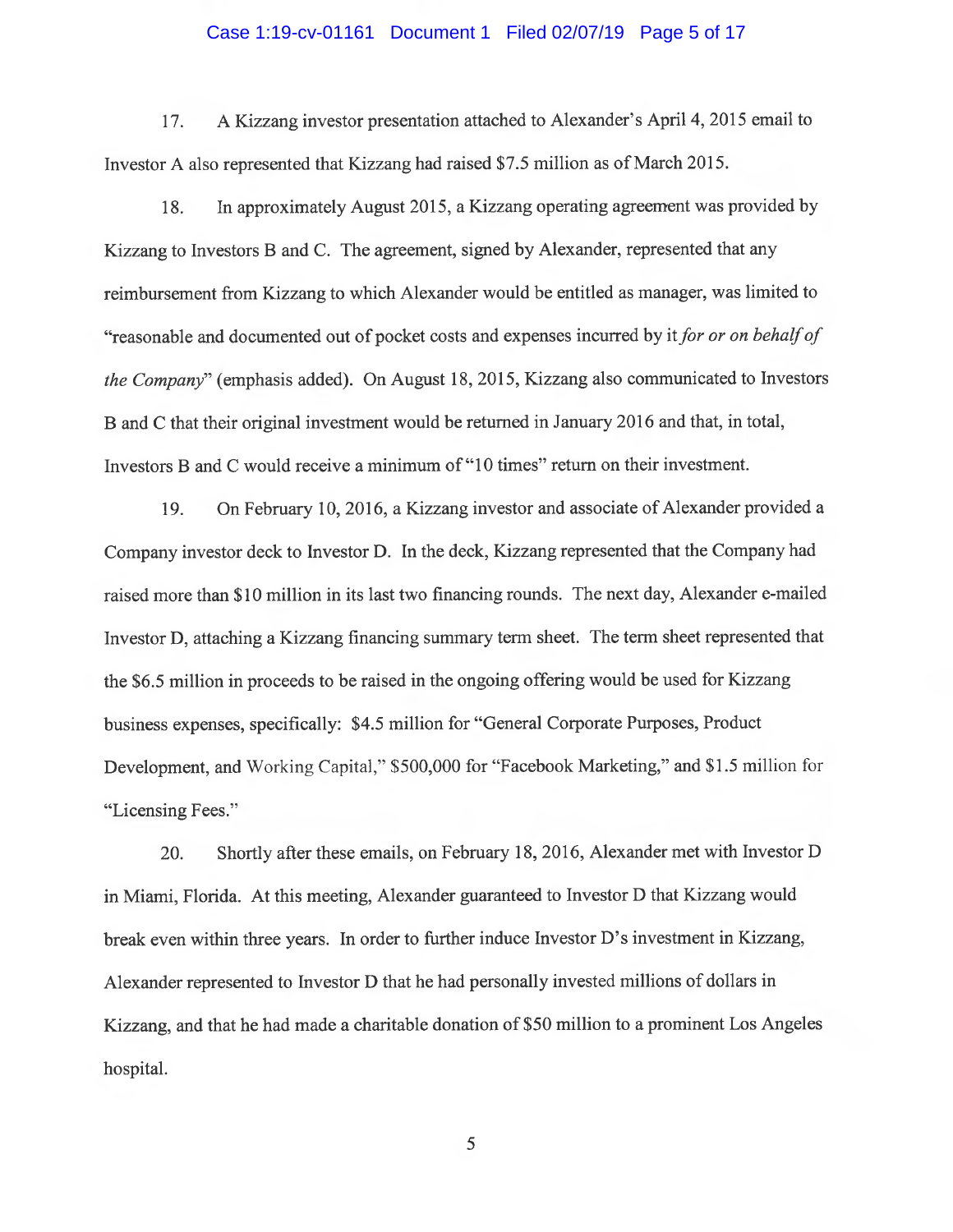### Case 1:19-cv-01161 Document 1 Filed 02/07/19 Page 6 of 17

21. Alexander's and Kizzang's representations to Investors A, B, C, and D were false. Alexander did not personally invest millions of dollars in Kizzang, and did not donate any funds, let alone \$50 million, to the Los Angeles hospital. Moreover, Alexander did not solely use the money raised from investors, including Investors A, B, C, and D, for Kizzang business expenses, such as product development, marketing, or advertising, or for costs and expenses on behalf of Kizzang for which he might have been entitled to reimbursement, but instead spent hundreds of thousands of dollars raised from investors to cover his daily living expenses and fund his frequent gambling outings. This conduct occurred before and continued after Investor A's, B's, C's, and D's investments. Further, Kizzang had raised, at most, only \$5 million by Apri12015 and \$7.7 million by February 2016. Alexander also knew, or was reckless in not knowing, that Kizzang would not break even within three years and would not return ten times the original investment, particularly in light of his own misappropriation of investor funds.

22. After receiving the communications from Alexander and Kizzang detailed above, which included material misrepresentations and failed to include material information, particularly about Alexander's intended use of investor funds, Investor A invested \$100,000 in Kizzang on April 7, 2015, Investors B and C invested a total of \$1 million on August 26, 2015, and September 11, 2015, and Investor D invested \$501,000 in Kizzang on February 26, 2016.

23. Similarly, Alexander and Kizzang misrepresented to Prospective Investor E how investor funds had been spent to date and the amount of cash Kizzang had on its balance sheet. On June 24, 2015, in response to a request for details regarding Kizzang's expenses for "travel, meals and entertainment for 2013 and 2014," Alexander provided Prospective Investor E with a spreadsheet. The spreadsheet reflected, among other expenditures: \$9,992.43 for a hotel charge on March 13, 2013, \$18,630 on April 16, 2013 for "Moving Expenses David," and \$18,952 on

G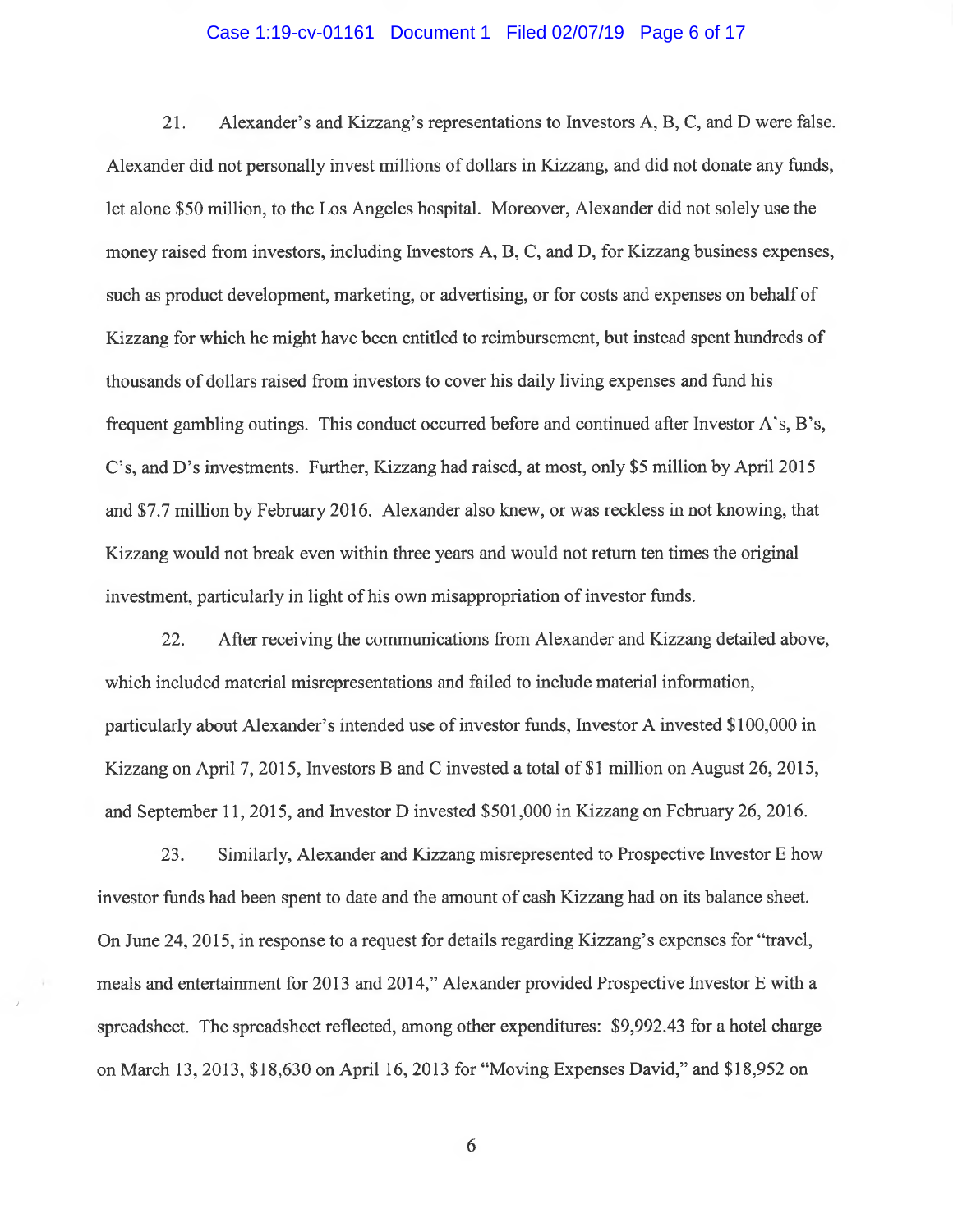### Case 1:19-cv-01161 Document 1 Filed 02/07/19 Page 7 of 17

December 30, 2013 for "Moving Expenses Vincent." Alexander also provided Prospective <sup>I</sup>nvestor E with a copy of Kizzang's balance sheet reflecting a cash balance of \$1,559,082.13 in <sup>K</sup>izzang's checking account, as of March 31, 2015.

24. The spreadsheet and balance sheet entries provided to Prospective Investor E by <sup>A</sup>lexander were false. Kizzang had not spent \$9,992.43 at a hotel, or \$18,630 and \$18,952 on <sup>m</sup>oving expenses. Instead, in March 2013, Alexander spent \$9,000 gambling at Casino A; in <sup>m</sup>id-Apri12013, Alexander withdrew a total of \$18,630 at Casino B in Las Vegas and sustained <sup>t</sup>housands of dollars in gambling losses; and between December 29 and 30, 2013, Alexander <sup>s</sup>pent \$19,700 gambling at Casino C, also in Las Vegas. Further, Kizzang's cash balance in its <sup>c</sup>hecking account was in fact \$58,064.38, not \$1,559,082.13, as of March 31, 2015.

25. Alexander and Kizzang additionally misrepresented to prospective and current investors, including to Investor D, the extent of Alexander's background in the gaming industry, specifically, that Alexander had "led the creation of" a prominent video game. In fact, Alexander had no role in the creation of this video game.

<sup>2</sup>6. In soliciting investors in Kizzang, Alexander also failed to disclose that <sup>a</sup> judgment had previously been entered against him in a lawsuit by a business associate for <sup>s</sup>tealing approximately \$1.2 million, and losing, through gambling, the vast majority of the funds.

### C. Defendants Misappropriated Investor Funds

<sup>2</sup>7. Contrary to Alexander's and Kizzang's representations to investors, Alexander <sup>p</sup>ilfered Kizzang investor funds, using Kizzang as his personal piggybank, including when <sup>A</sup>lexander's personal finances were depleted. Alexander spent at least \$1.3 million of investor <sup>f</sup>unds on personal expenses, including daily living expenses as mundane as gas and groceries,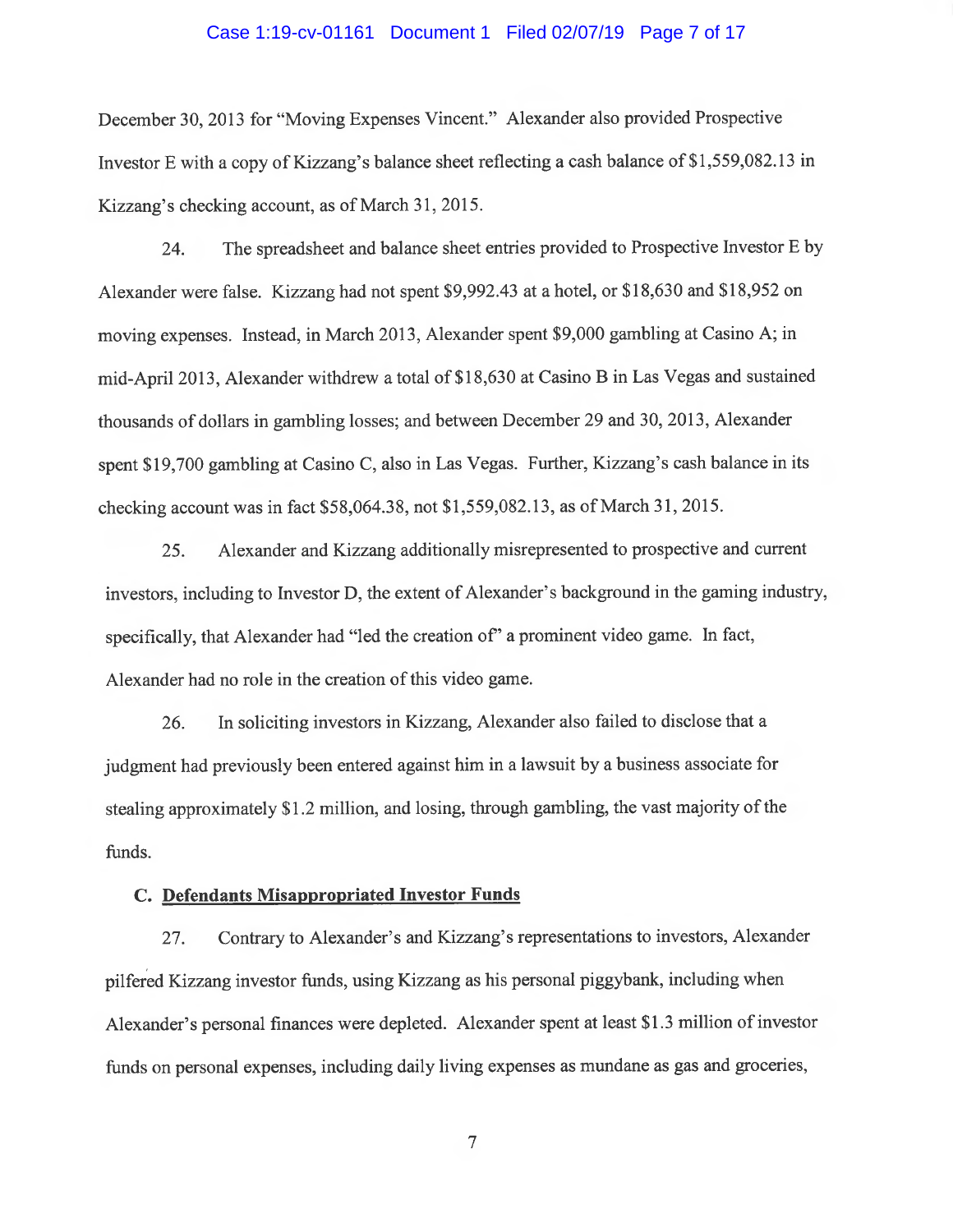and hundreds of thousands of dollars gambling at Las Vegas casinos. These personal expenses include:

| <b>TYPE OF EXPENSE</b>                                       | <b>APPROXIMATE AMOUNT SPENT</b><br>$(2013 \text{ TO } 2017)$ |
|--------------------------------------------------------------|--------------------------------------------------------------|
| Personal credit card bills                                   | \$579,000                                                    |
| Gambling                                                     | \$404,000                                                    |
| Financing for home in gated community in Las Vegas           | \$110,000                                                    |
| Restaurants (including casino restaurants)                   | \$69,000                                                     |
| Satisfaction of outstanding Judgment against Alexander       | \$50,000                                                     |
| Movies, TV subscriptions, event tickets                      | \$34,000                                                     |
| Hotels in Las Vegas (including casino hotels)                | \$29,000                                                     |
| Shopping (apparel, shoes, and luxury department stores)      | \$28,500                                                     |
| Culinary school tuition (for Alexander's daughter)           | \$28,000                                                     |
| Luxury car payments (for Alexander's daughter)               | \$25,000                                                     |
| Nightclubs and adult entertainment in Miami and Las<br>Vegas | \$3,000                                                      |
| Amusement parks                                              | \$2,300                                                      |
| Liquor and party stores                                      | \$2,200                                                      |

28. Approximately one month after incorporating Kizzang, with only \$318.38 in his <sup>p</sup>ersonal checking account, on February 15, 2013, Alexander withdrew at a bank branch in Las <sup>V</sup>egas \$20,000 in cash from Kizzang's bank account and deposited \$10,000 of that cash into his <sup>p</sup>ersonal checking account. Alexander used the \$10,000 to pay off his personal credit cards, <sup>c</sup>over an ATM withdrawal at a Las Vegas casino, and pay for daily expenses such as groceries <sup>a</sup>nd pharmacy charges. Again, on February 26, 2013, when Alexander had only \$937.74 in his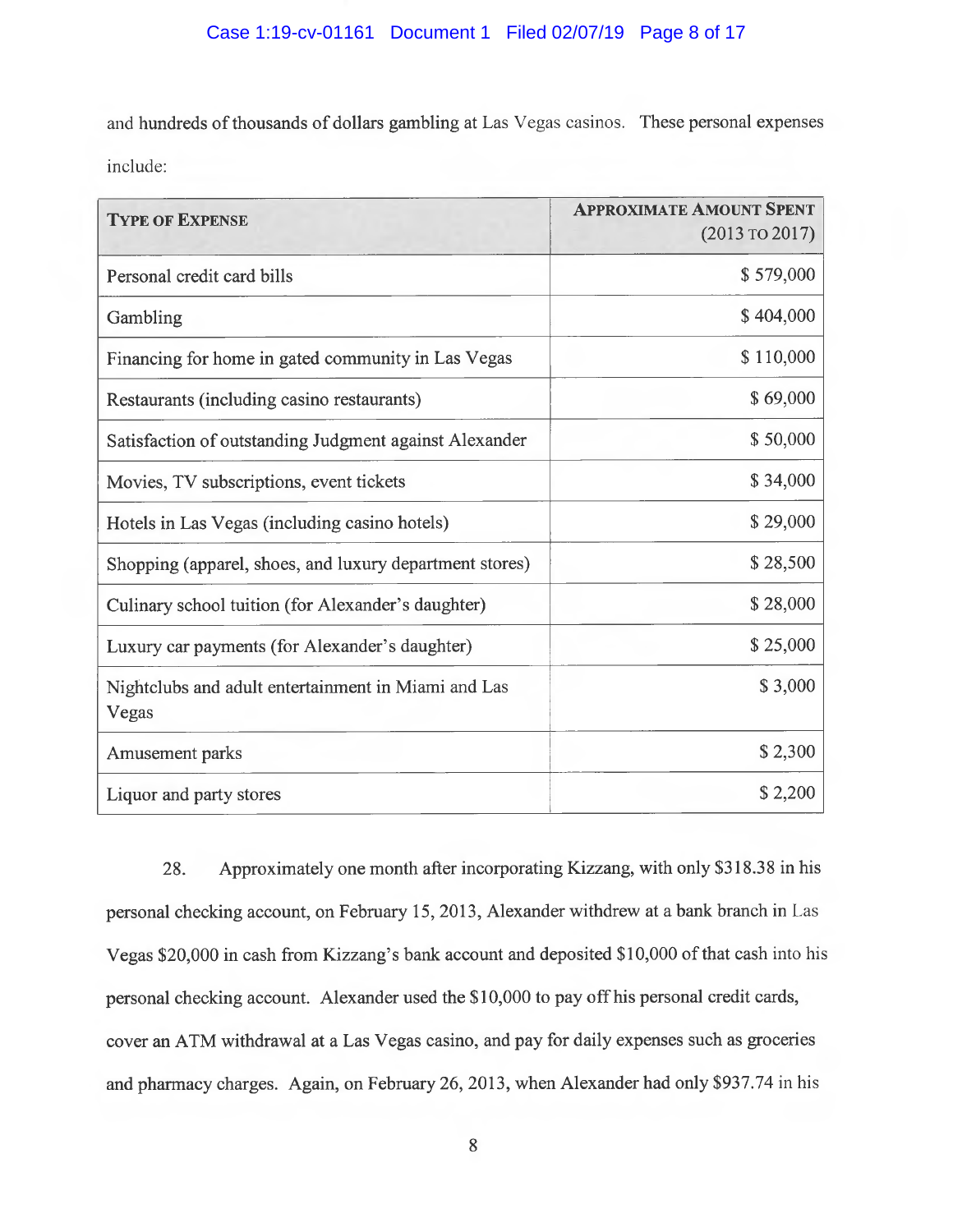### Case 1:19-cv-01161 Document 1 Filed 02/07/19 Page 9 of 17

personal checking account, he deposited a \$10,000 check from Kizzang into his personal account <sup>a</sup>nd used the funds to pay his phone, auto insurance, and credit card bills.

29. On April 1, 2013, Alexander used \$50,000 of investor funds to settle a lawsuit against him, COKeM International, Ltd., v. Robert Alexander and Game Warehouse, Inc., 08-cv-01339, Dkt. 17 (D. Minn. Feb. 6, 2009). In that lawsuit, Alexander and his company, Game <sup>W</sup>arehouse, Inc., were accused by a distributor of video games and computer software of <sup>m</sup>isappropriating more than \$1.2 million and gambling away the vast majority of the funds.

30. On September 11, 2015, pursuant to their investment in Kizzang, Investors B and <sup>C</sup> wired \$900,000 to Kizzang. However, in the days leading up to this investment, Alexander <sup>r</sup>emoved more than \$6,800 of investor funds from Kizzang's bank account to pay his daughter's <sup>c</sup>ulinary school tuition and \$7,000 to pay his personal credit card bill. Shortly after receipt of the investment, Alexander removed an additional \$5,400 from Kizzang's bank account to pay his personal credit card bills.

#### 1. Alexander's Gambling

31. Over \$400,000 in investor funds were squandered to support Alexander's <sup>g</sup>ambling habit. Alexander's use of investor funds to pay for his gambling, as well as other <sup>p</sup>ersonal expenses, often occurred shortly after receiving additional investment funds and after <sup>K</sup>izzang's account balances had been depleted due to Alexander's misappropriation of investor dollars.

32. On September 18, 2013, Kizzang had only approximately \$5,500 in its bank <sup>a</sup>ccounts. On September 20, 2013, Kizzang and Alexander received a \$30,000 investment, and, on September 23, 2013, \$9,575 of the newly invested funds were withdrawn at Casino D in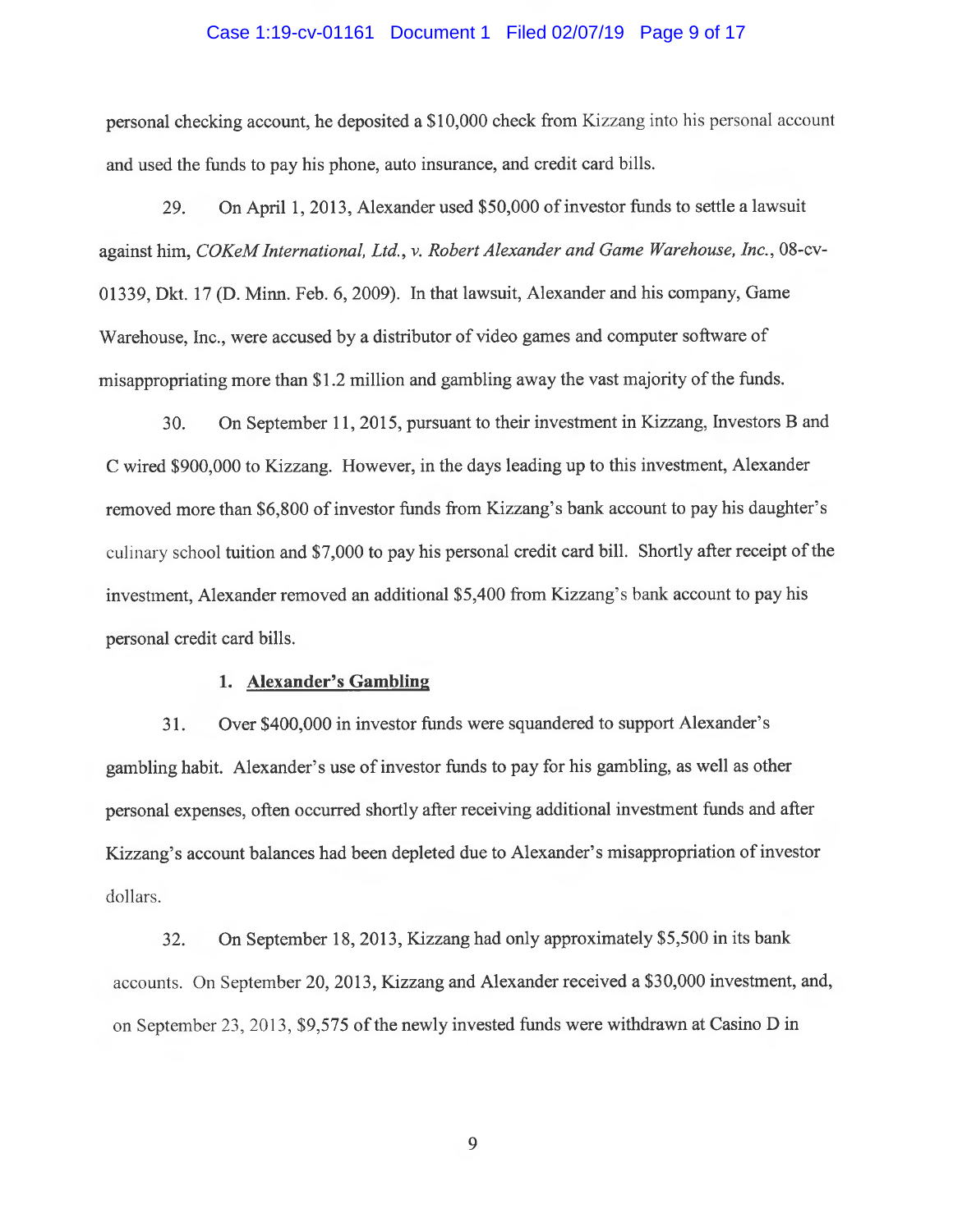#### Case 1:19-cv-01161 Document 1 Filed 02/07/19 Page 10 of 17

Illinois. Alexander proceeded to lose approximately \$9,500 gambling at Casino D on the same day.

33. On December 26, 2013, when Kizzang's accounts had a total balance of approximately \$1,000, Kizzang and Alexander received a \$25,000 investment. On December 29, 2013, approximately half of the newly invested funds were withdrawn at Casino C in Las Vegas. Alexander proceeded to lose \$9,200 gambling at Casino C on that same day. On December 31, 2013, the other half of these investor funds was withdrawn, also at Casino C, where Alexander proceeded to lose \$10,500 gambling.

34. From December 5 to December 7, 2014, Alexander withdrew more than \$18,000 in cash from Kizzang's bank account while at a casino on the Las Vegas Strip and from a nearby bank branch. Alexander gambled at a craps table and lost more than \$20,000 gambling on those days. At the time, Alexander had a negative balance in his personal checking account.

35. In similar patterns, in September 2014, January 2016, and November 2016, Alexander used newly invested Kizzang proceeds to gamble investor funds.

### D. Continuing Solicitations, Misrepresentations, and Misappropriation

36. As Alexander misused investor funds on personal expenses, he and Kizzang continued to solicit additional investments in Kizzang, including from existing investors. In doing so, they failed to disclose that Alexander had already spent a large portion of investor funds on personal expenses, in addition to misrepresenting the success of the Company and the reasons Kizzang sought additional capital.

37. On May 28, 2015, Alexander emailed a Kizzang investor to request additional funds, writing "Monday is payroll and I need SSk." The following day, the investor wired \$10,000 to the Kizzang bank account. Alexander failed, however, to disclose to the investor that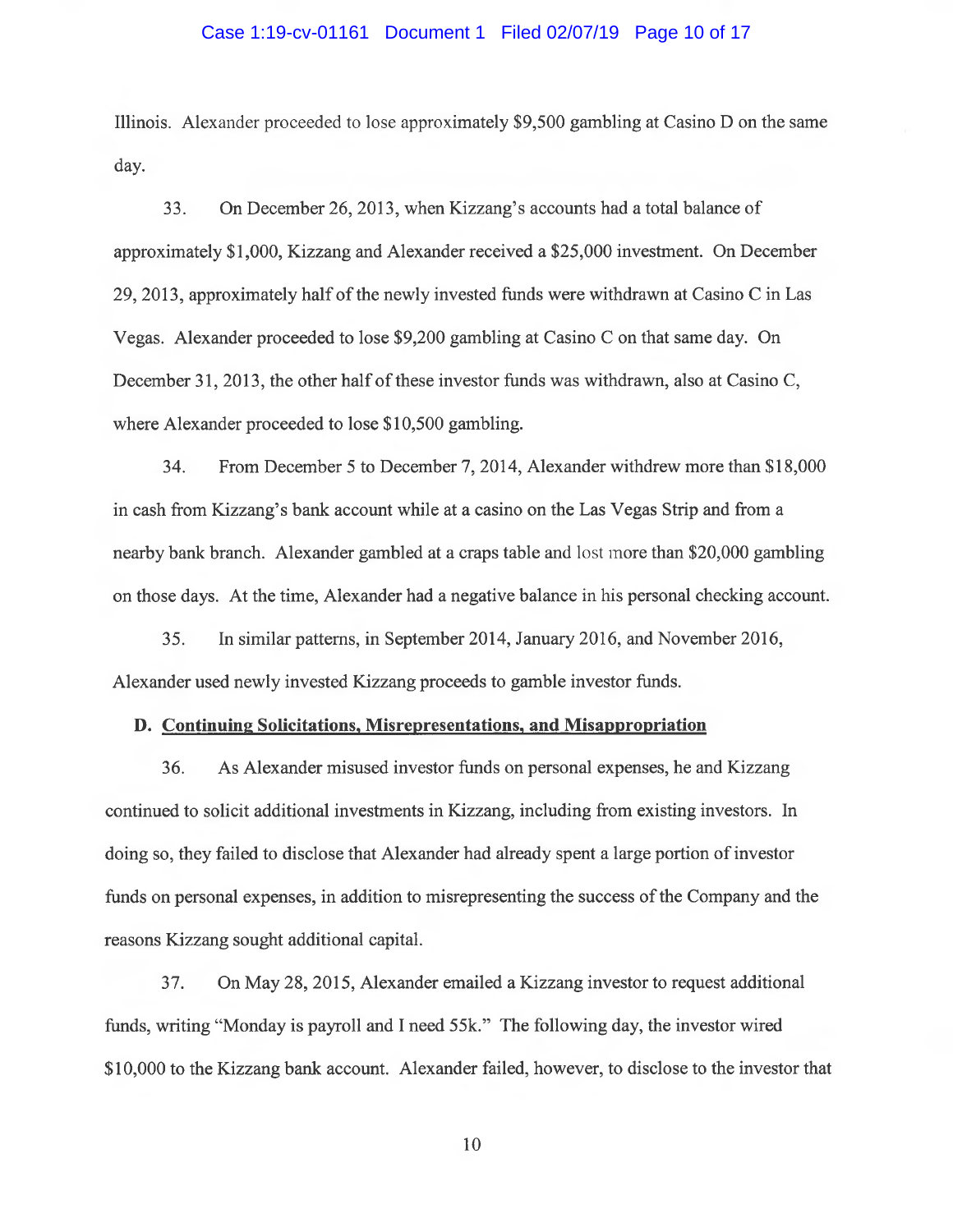#### Case 1:19-cv-01161 Document 1 Filed 02/07/19 Page 11 of 17

in the days and weeks prior to his May 28 email, between May 1 and May 26, 2015, he had spent more than \$20,000 of investor funds on a gambling spree at four different casinos in Las Vegas and Indiana.

38. In a December 3, 2015 conversation with Investor B, in which Investor B questioned Alexander about the status of the investment by Investors B and C, Alexander stated that a sweepstakes company had offered to purchase Kizzang for \$160 million, that Alexander had personally invested \$5 million in the Company, and that a hedge fund in California had invested \$3 million in Kizzang. Those representations were false. In reality, no sweepstakes company had offered to purchase Kizzang nor had a California hedge fund invested \$3 million in the Company. Further, Alexander had not personally invested millions of dollars in Kizzang.

39. In a July 1, 2016 email soliciting an additional investment from Investor D, Alexander stated that "the main reasons for the new needed influx of capital" are "Licensing, building new content, Insurance costs for larger prizes and Marketing (TV and Social)." Despite that representation, that same day, Alexander spent more than \$1,000 in Kizzang investor funds at an adult entertainment establishment in Las Vegas.

40. In another communication with Investor D on November 4, 2016, soliciting additional investment, Alexander and Kizzang represented that the proceeds from the current financing would be used for "Customer Acquisition, Advertising, Marketing Partnerships, [and] Game Development." That representation was false. In reality, Alexander continued to misappropriate funds raised during this time period. For example, Kizzang received a \$250,000 investment from Investor F on November 7, 2016. On November 7 and November 8, 2016, Alexander used Kizzang funds to make over \$14,000 in payments to his personal credit cards.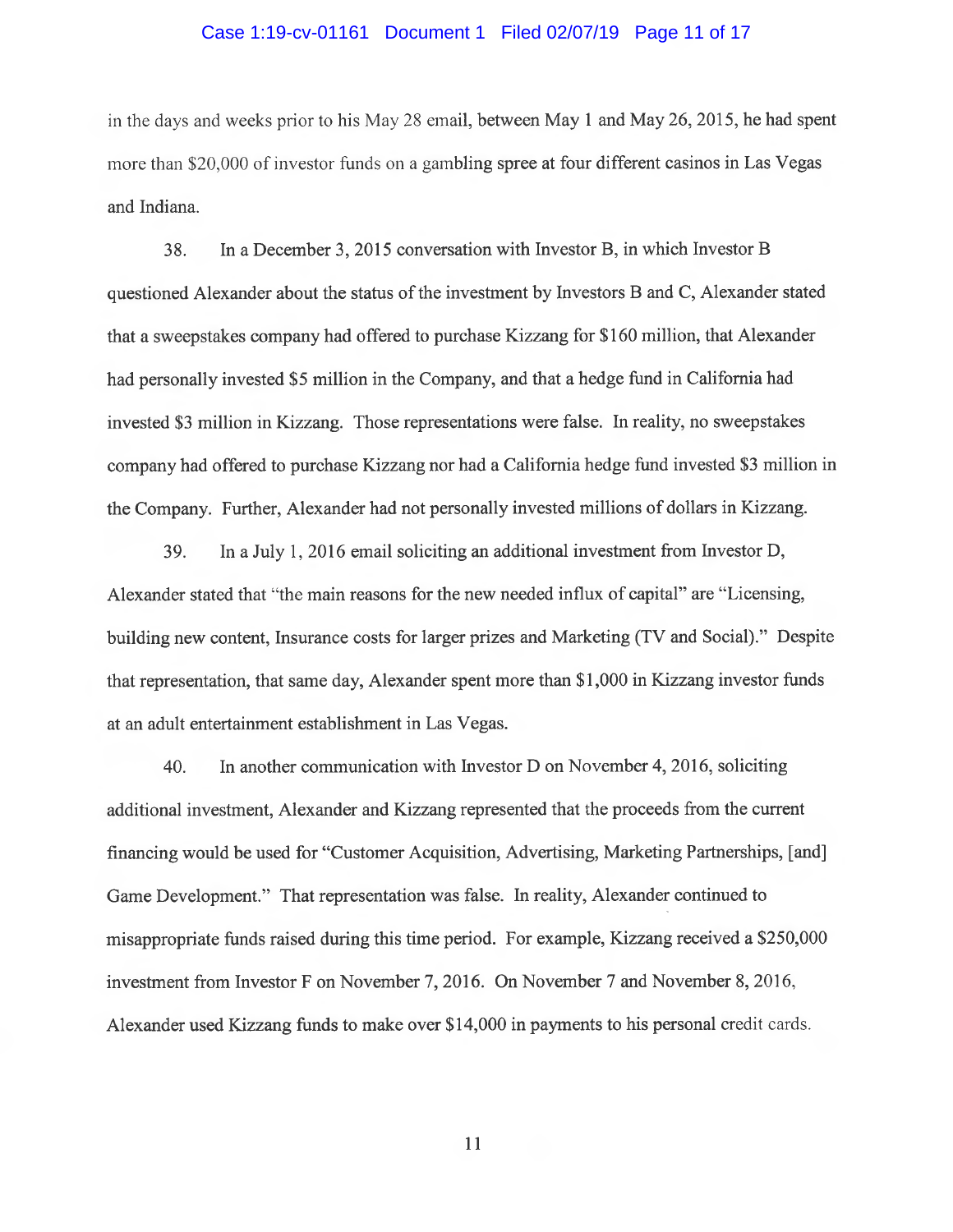### E. Kizzang's Unpaid Expenses

41. While Alexander misappropriated and dissipated investor funds, many of <sup>K</sup>izzang's legitimate business expenses went unpaid, leaving a trail of lawsuits and claims <sup>a</sup>gainst the company. Between 2013 and 2017, ten former Kizzang employees filed claims for <sup>u</sup>npaid wages and/or health insurance with the Nevada Office of the Labor Commissioner, <sup>a</sup>lleging a combined total of approximately \$80,000 in unpaid wages. At least two of the <sup>c</sup>omplaints alleged that Kizzang failed to pay the employee's health insurance, while making healthcare deductions from the employee's paycheck, and at least five of the claims were turned <sup>o</sup>ver to collections following a failure by Kizzang to respond to the determination in favor of the <sup>e</sup>mployee.

42. Kizzang also failed to pay unemployment insurance taxes owed to the State of <sup>N</sup>evada. On June 6, 2017 and April 17, 2018, the Eighth Judicial District Court of the State of <sup>N</sup>evada entered separate judgments against Kizzang, for a combined total of \$38,228.96 in <sup>c</sup>ontributions owed to the Employment Security Division of the State of Nevada.

43. On February 9, 2016, Kizzang entered into a contract with Sports Illustrated, <sup>p</sup>ursuant to which Kizzang would become a Sports Illustrated marketing partner. Under that and <sup>s</sup>ubsequent agreements, Kizzang owed approximately \$1 million to Sports Illustrated. Kizzang and Alexander failed to make any payments to Sports Illustrated, despite Kizzang and Alexander <sup>r</sup>epeatedly touting Kizzang's partnership with Sports Illustrated to investors and potential investors, including in an investor presentation disseminated on June 30, 2016, which <sup>h</sup>ighlighted Kizzang's partnership with the Sports Illustrated 2016 Swimsuit Issue. As a result of <sup>K</sup>izzang's failure to pay Sports Illustrated pursuant to its contract, a complaint was filed by Time <sup>I</sup>nc. against Kizzang and Alexander in October 2016 in the Southern District of New York. On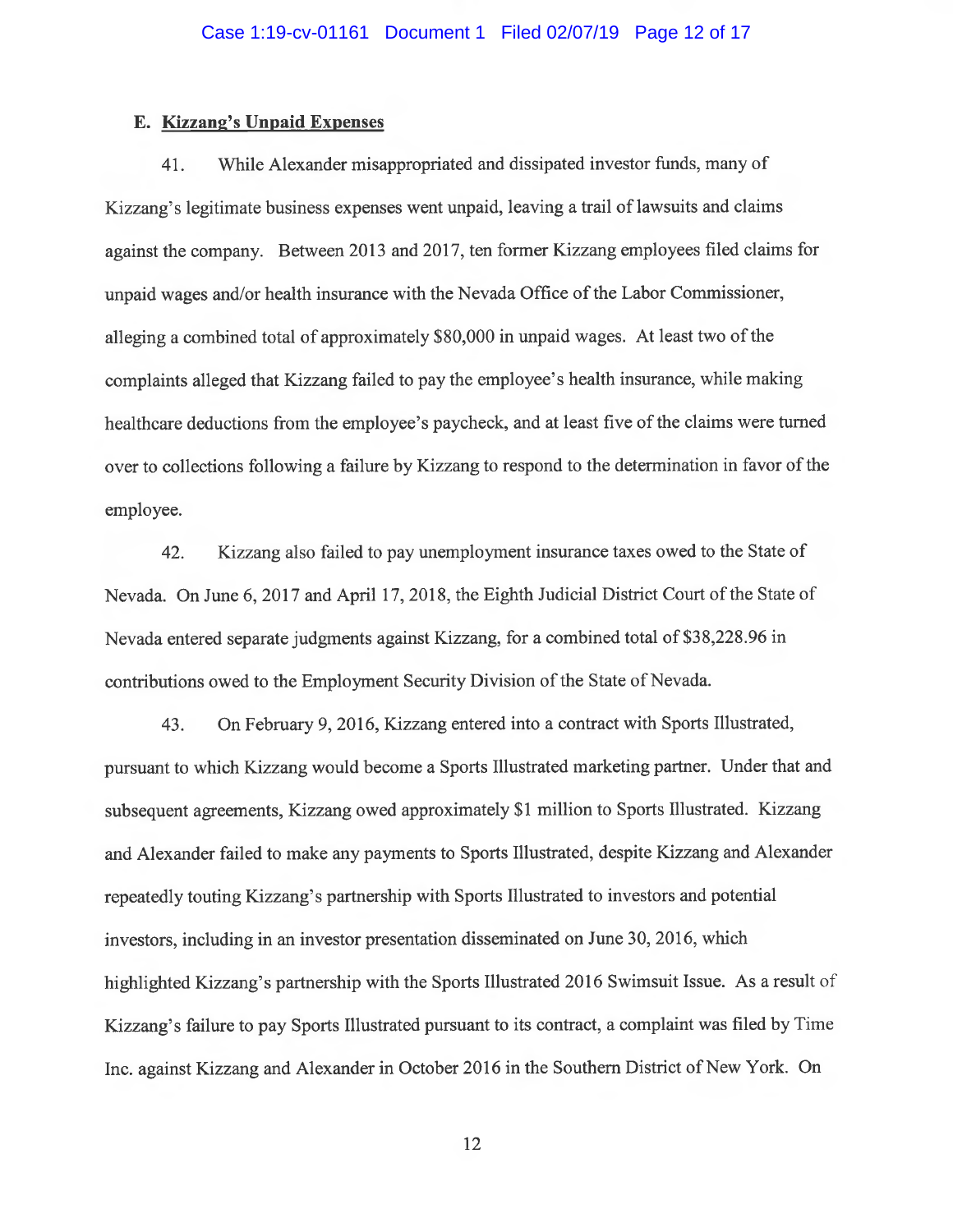### Case 1:19-cv-01161 Document 1 Filed 02/07/19 Page 13 of 17

March 15, 2017, the Court entered a default judgment in favor of Time, Inc. and against Kizzang <sup>a</sup>nd Alexander in the amount of \$1,025,384.62.

### <sup>F</sup>. Kizzang's Insolvency

44. Alexander continued to solicit funds from existing shareholders well into 2017. <sup>O</sup>n May 30, 2017, he wrote to investors regarding an additional "opportunity" to invest, stating <sup>t</sup>hat Kizzang "has insufficient capital to keep the Company operational and needs to raise <sup>a</sup> <sup>m</sup>illion dollars to keep the doors open and pursue a promising business opportunity in Mexico. <sup>T</sup>hese new funds are for working capital, legal fees, lottery machines, prizes, and insurance." <sup>T</sup>hat representation was false. In fact, following this communication, Alexander continued to <sup>m</sup>isappropriate investor funds in order to pay for his daily living expenses, including fast food, <sup>h</sup>is personal credit card bills, and cash withdrawn at ahorse-racing facility in New York.

45. On November 13, 2017, Alexander informed shareholders that Kizzang had been inactive for five months and that the company was "hopelessly insolvent." The financial institution holding the Kizzang bank accounts closed the account on December 5, 2017, due to its overdrawn status.

# FIRST CLAIM FOR RELIEF Fraud in the Offer or Sale of Securities Violations of Sections 17(a) of the Securities Act <sup>A</sup>gainst All Defendants

46. Paragraphs 1 through 46 are realleged and incorporated by reference.

<sup>4</sup>7. By reason of the conduct described above, the Defendants, directly or indirectly, in the offer or sale of securities by the use of means or instruments of transportation or <sup>c</sup>ommunication in interstate commerce, or by use of the mails: (a) employed devices, schemes <sup>o</sup>r artifices to defraud; (b) obtained money or property by means of untrue statements of <sup>a</sup> <sup>m</sup>aterial fact or by omitting to state a material fact necessary in order to make the statements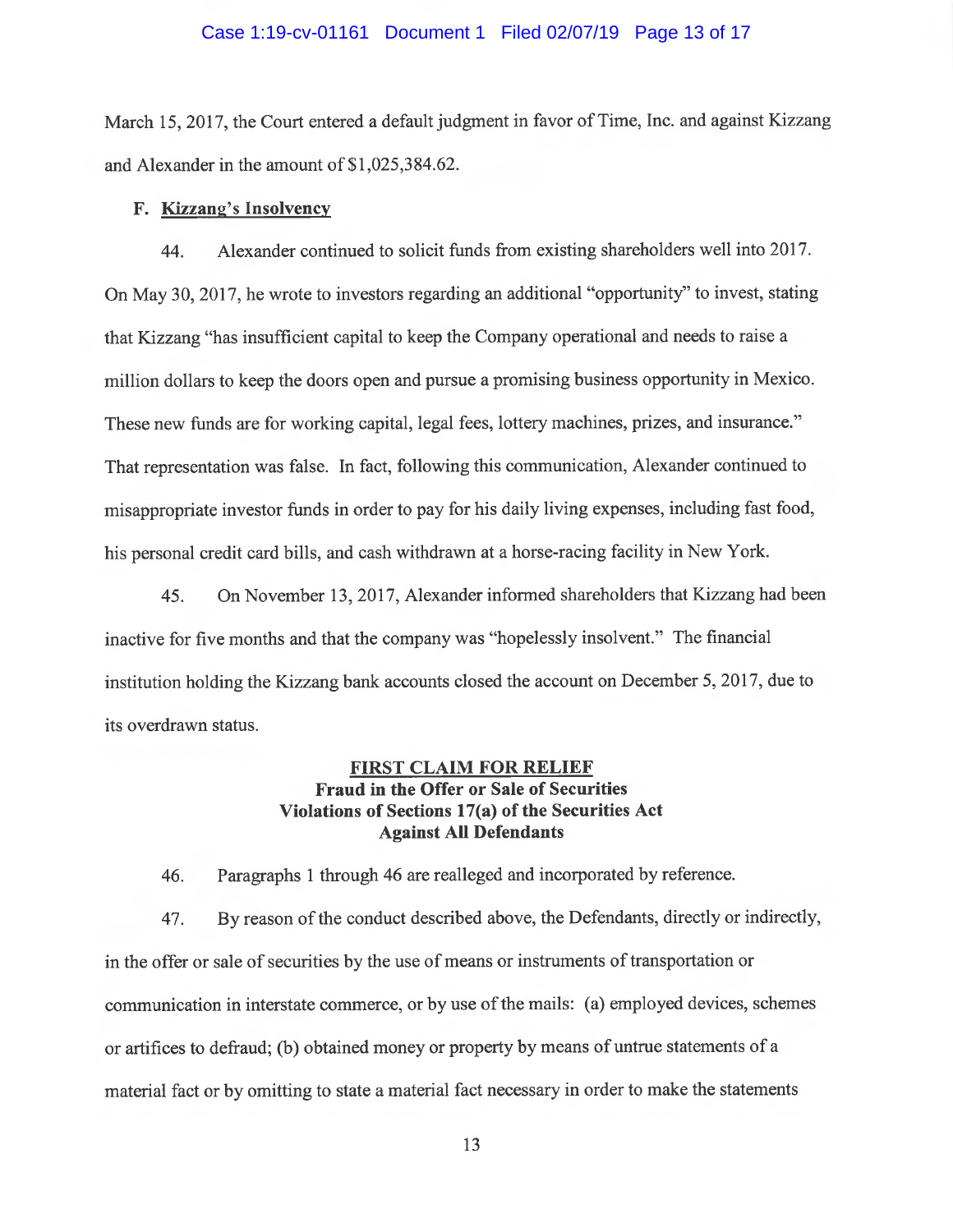#### Case 1:19-cv-01161 Document 1 Filed 02/07/19 Page 14 of 17

made, in light of the circumstances under which they were made, not misleading; or (c) engaged in transactions, practices or courses of business which operated or would operate as a fraud or deceit upon the purchaser.

48. Defendants knew, or were reckless in not knowing, that they (i) employed devices, schemes and artifices to defraud, and (ii) engaged in transactions, practices or courses <sup>o</sup>f conduct that operated as a fraud on the investing public by the conduct described above, in violation of Sections 17(a)(1) and (3) of the Securities Act [15 U.S.C.  $\S$  77 $q$ (a)(1) and  $77q(a)(3)$ .

49. Defendants knowingly, or acting recklessly or negligently in not knowing, <sup>o</sup>btained money or property by means of untrue statements of a material fact or by omitting to <sup>s</sup>tate a material fact necessary in order to make the statements made, in light of the circumstances under which they were made, not misleading, in violation of Section  $17(a)(2)$  of the Securities <sup>A</sup>ct [15 U.S.C. § 77q(a)(2)].

50. By engaging in the conduct described above, Defendants violated, and unless <sup>r</sup>estrained and enjoined, will continue to violate, Section 17(a) of the Securities Act [15 U.S.C. §  $77q(a)$ ].

## SECOND CLAIM FOR RELIEF Fraud in Connection with the Purchase or Sale of Securities Violations of Section 10(b) of the Exchange Act and Rule lOb-5 <sup>A</sup>gainst All Defendants

51. Paragraphs 1 through 46 are realleged and incorporated by reference.

<sup>5</sup>2. By reason of the conduct described above, Defendants, directly or indirectly, in <sup>c</sup>onnection with the purchase or sale of a security, by the use of means or instrumentalities of interstate commerce or of the mails: (a) employed devices, schemes, or artifices to defraud; (b) <sup>m</sup>ade untrue statements of a material fact or omitted to state a material fact necessary in order to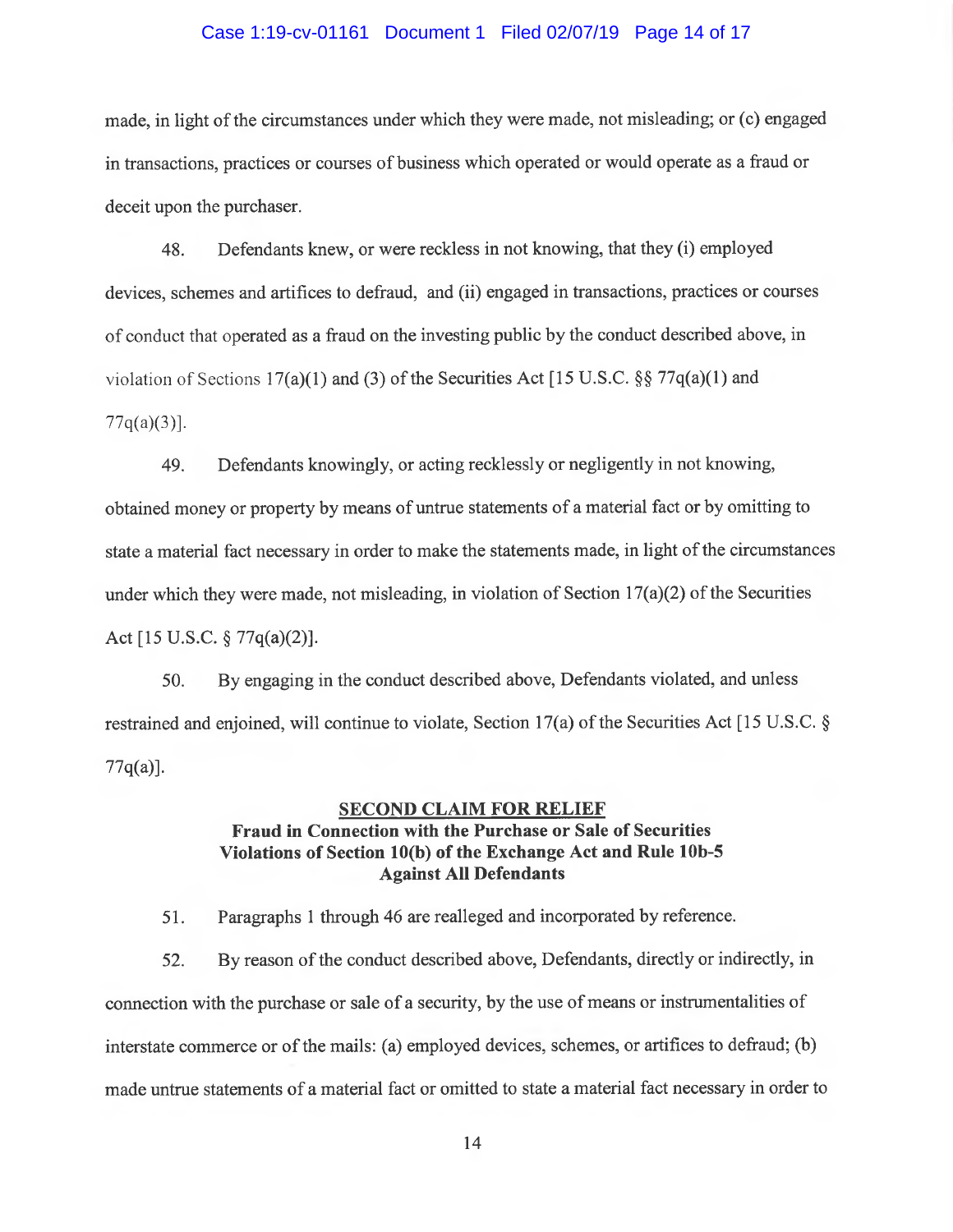#### Case 1:19-cv-01161 Document 1 Filed 02/07/19 Page 15 of 17

make the statements made, in the light of the circumstances under which they were made, not <sup>m</sup>isleading; or (c) engaged in acts, practices, or courses of business which operated or would <sup>o</sup>perate as a fraud or deceit upon other persons.

53. Defendants knew, or were reckless in not knowing, that they (i) employed devices, schemes and artifices to defraud, (ii) made untrue statements of a material fact or <sup>o</sup>mitted to state a material fact necessary in order to make the statements made, in the light of the <sup>c</sup>ircumstances under which they were made, not misleading, and (iii) engaged in transactions, <sup>p</sup>ractices or courses of conduct that operated as a fraud on the investing public by the conduct described in detail above.

54. By engaging in the conduct described above, Defendants violated, and unless <sup>r</sup>estrained and enjoined, will continue to violate, Section 10(b) of the Exchange Act [15 U.S.C. § <sup>7</sup>8j(b)] and Rule lOb-5 thereunder [17 C.F.R. § 240.1Ob-5].

### PRAYER FOR RELIEF

<sup>W</sup>HEREFORE, the Commission respectfully requests that this Court issue a Final Judgment:

## I.

<sup>F</sup>inding that Defendants Kizzang and Alexander violated the securities laws and rules <sup>p</sup>romulgated thereunder as alleged against them herein.

### II.

<sup>P</sup>ermanently enjoining Defendants Kizzang and Alexander and their agents, servants, <sup>e</sup>mployees and attorneys and all persons in active concert or participation with them who receive <sup>a</sup>ctual notice of the injunction by personal service or otherwise, and each of them, from <sup>c</sup>ommitting future violations of each of the securities laws and rules promulgated thereunder, or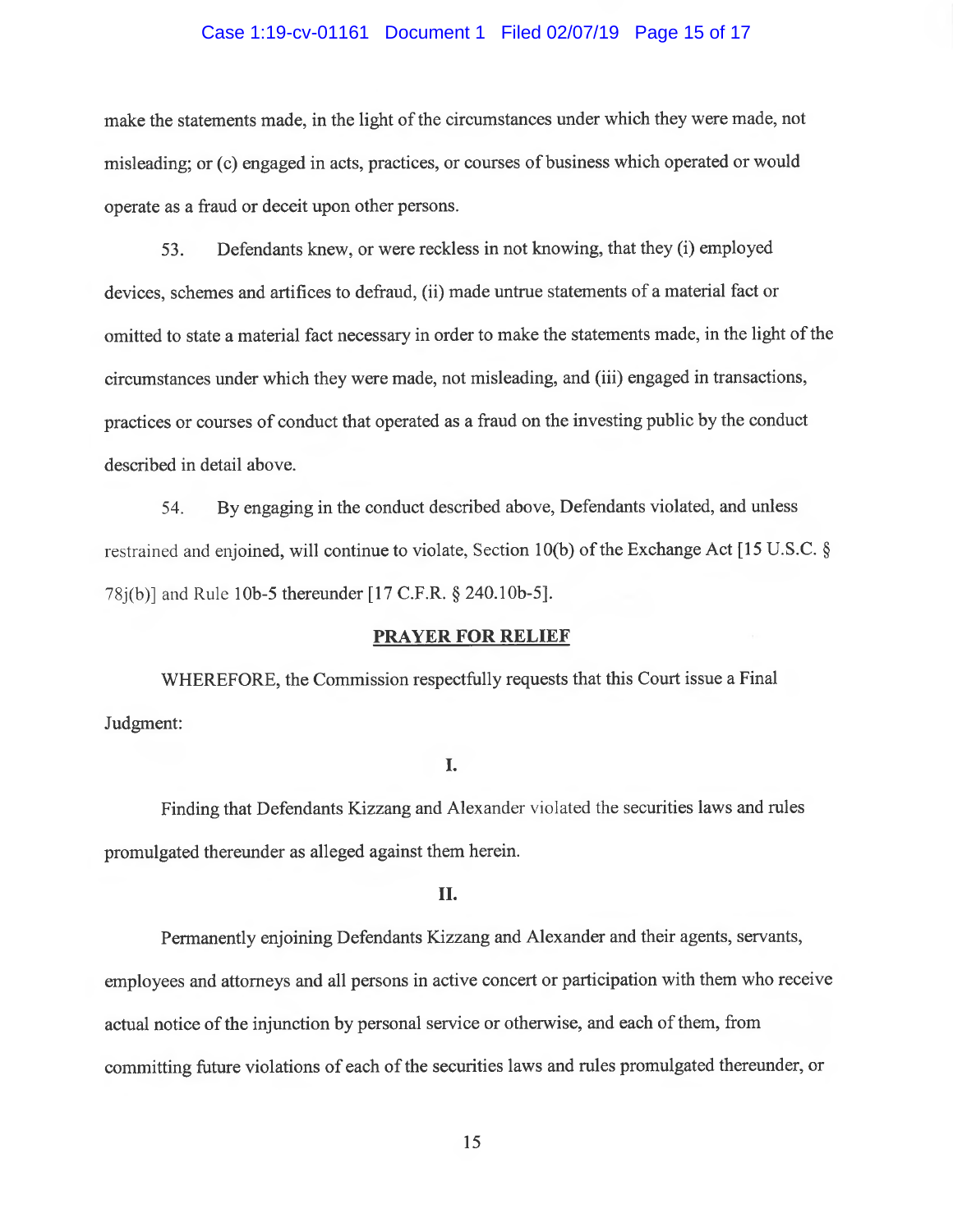## Case 1:19-cv-01161 Document 1 Filed 02/07/19 Page 16 of 17

alternatively, from aiding and abetting such future violations, as respectively alleged against them herein.

### III.

<sup>O</sup>rdering Defendants Kizzang and Alexander to disgorge any and all ill-gotten gains they <sup>r</sup>eceived as a result of the violations of the federal securities laws, plus prejudgment interest <sup>t</sup>hereon, pursuant to Section 21(d)(5) of the Exchange Act [15 U.S.C. § 78u(d)(5)].

## IV.

<sup>O</sup>rdering Defendants Kizzang and Alexander to pay civil monetary penalties pursuant to Section 20(d) of the Securities Act [15 U.S.C.  $\S 77t(d)$ ] and Section 21(d)(3) of the Exchange Act  $[15 \text{ U.S.C. } §78u(d)(3)]$  for violations of the federal securities laws.

# V.

Granting such other and further relief as the Court may deem just and proper.

Dated: February 7, 2019 Respectfully submitted,

Ceritia B. Connon

Cecilia Connor (CC1484) UNITED STATES SECURITIES AND EXCHANGE COMMISSION 1617 JFK Boulevard, Suite 520 <sup>P</sup>hiladelphia, PA 19103 215-597-2950 ConnorCe@sec.gov